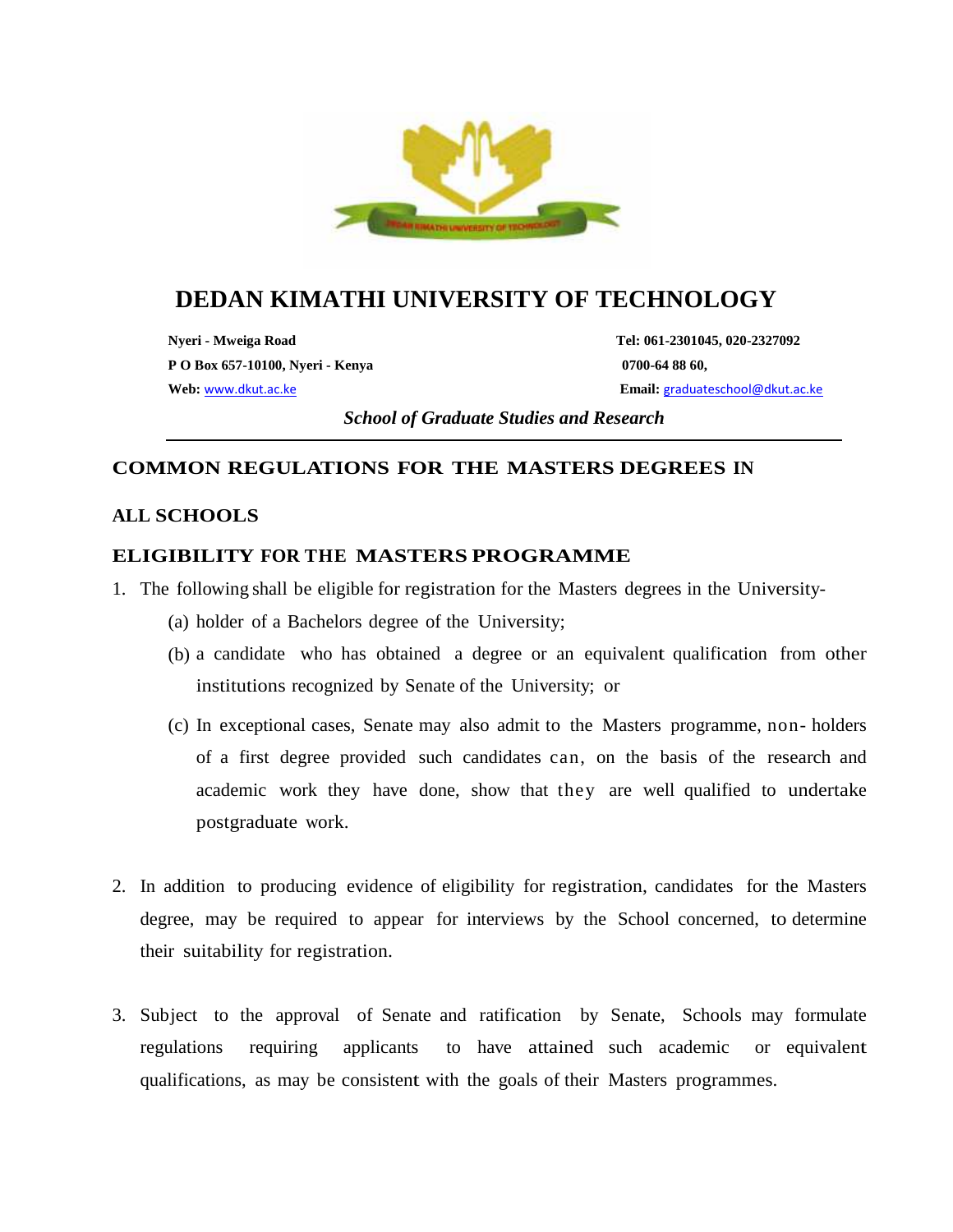### **DURATION OF THE MASTERS PROGRAMMES**

- 4. The Masters programme in all Schools shall normally extend over a period of eighteen (18) months from the date of registration.
	- (a) Minimum Duration A candidate registered for the Masters degree shall carry out a programme of original study or research over a minimum period of twelve (12) months after the date of registration or after completion of any required coursework and examination and shall submit a thesis or project based on the study or research done. Provided that for part-time candidates the minimum period shall be eighteen (18) months.
	- (b) Maximum Duration No candidate for the Masters degree shall be registered as a full-time student for more than thirty six (36) months or as a part-time student for more than forty eight (48) months without submitting his thesis, except by permission of Senate.
- 5. The Masters Programme in any School shall consist of:-
	- (a) either coursework, examination and thesis also involving full-time attendance at the University, and where the entire second year of the programme is devoted to the thesis; or
	- (b) Coursework and examinations involving full time attendance at the University.
	- (c) Under exceptional circumstances thesis only, which may be taken on full-time or part-time basis. Provided that no candidate shall qualify for the award of Masters degree by thesis only, unless he has been in attendance at the University in the School in which he is registered, for such period as the regulations of the School concerned may require;
- 6. Subject to the approval of Senate, Schools may require the candidate to attend such a course or courses in the candidate's area of study or to endow the candidate with specialised skills or knowledge to assist him in his study or research. Performance in courses offered may be assessed.
- 7. On the recommendation of the School Board concerned and within the first one year, Senate may permit a candidate to change his registration status from part-time student or vice versa once only, in which case regulation 4(2) above shall apply to such a candidate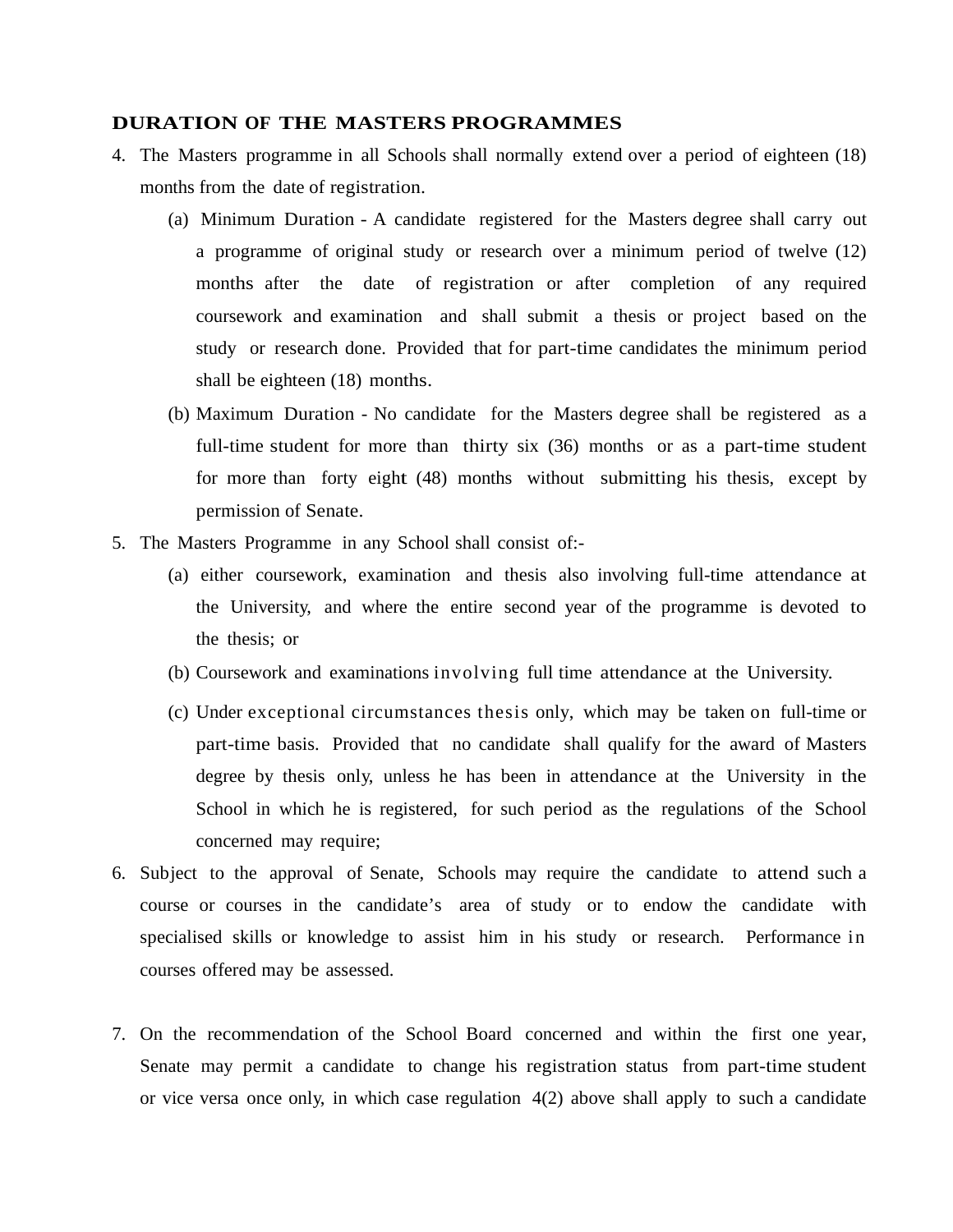as if he had initially been admitted to the status he now seeks.

#### **SUBMISSION AND PROCESSING OF APPLICATIONS**

- 8. Applications shall be submitted to the Dean School of Graduate Studies and Research on the prescribed forms. 9. In submitting an application, an intending candidate for the degree shall submit for<br>19. In submitting an application, an intending candidate for the degree shall submit for<br>19. In submitting an application, an intendin
- approval by the School Board concerned and Senate, a statement or proposal as the case may be on the proposed field of study and the place at which he intends to carry out the study.
- 10. All applications for registrations shall be processed in the first instance through the relevant School's Postgraduate Studies Committee (SPSC) in consultation with the Departments in which registration is sought. The SPSC shall then forward all such applications with appropriate comments to their respective School Boards for approval and onward transmission to the School of Graduate Studies and Research.
- 11. If satisfied with an applicant's registrability, the School of Graduate Studies and Research shall recommend to Senate that the applicant be registered.
- 12. Before recommending a candidate for registration, the School or Institute concerned shall satisfy itself that:
	- a) The proposed field of study is academically sound and can be pursued under the supervision of the University;
	- b) The candidate has adequate opportunities for consulting his supervisor(s) at least once a month;
	- c) The candidate can obtain access to material relevant to his study or research;
	- d) The candidate has adequate facilities for practical work, where this is applicable.

#### **CONDUCT OF STUDIES AND SUPERVISION**

- 13. A candidate registered in accordance with these regulations shall be required to pursue his programme of study under instruction or supervision by academic staff appointed in that COUCT OF STUDIES AND SUPERVISION<br>A candidate registered in accordance with these regulations shall be required to<br>programme of study under instruction or supervision by academic staff appoi<br>capacity by Senate on the recomm
- 14. Candidates shall be required to consult their supervisor(s) at least once a month and to submit every four (4) months a written progress report to the Chairperson, Board of Postgraduate Studies and Research through the Supervisor, the Chairperson of the Department and the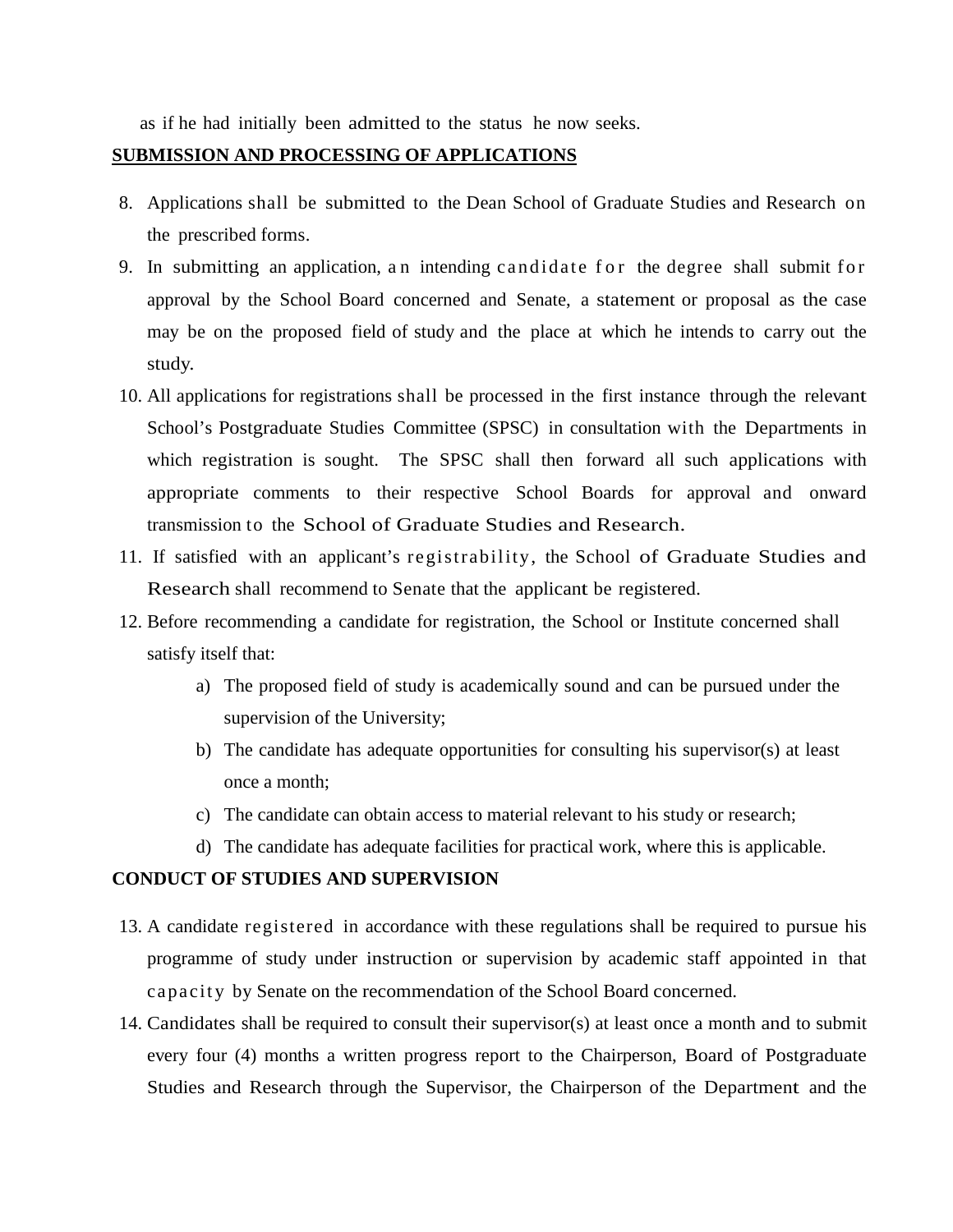Director of the School with an advance copy to the Chairperson (BPSR).

- 15. Each candidate shall be required to attend and participate in seminars organized at the relevant School/Department on a regular basis to enable the Schools and the supervisors to assess the candidate's progress more effectively and to keep candidates inconstant touch with their respective Schools.
- 16. Recommendations on the appointment of supervisors shall be processed in the first instance by the Department through the relevant SPSC. The recommendations shall then be forwarded to the School Board concerned for approval and onward transmission to Senate through the BPSR.
- 17. Before recommending the appointment of any supervisor(s), the School Board concerned shall satisfy itself that the proposed supervisor(s) are competent in the subject area and field of research in which the candidate proposes to work.
- 18. Normally, two (2) or more supervisors will be appointed for each candidate, from among the academic staff of the School concerned. However, School Boards may appoint additional supervisor(s) as they deem necessary in individual cases.
- 19. Where an additional supervisor is appointed from outside the University, such a supervisor should show evidence of competence in the area of study through publications produced since obtaining his degree.
- 20. It shall be the duty of the supervisor to direct and supervise the work of the student in so far as it relates to the programme of study. In particular, a supervisor shall be required to-
	- (a) maintain constant and effective contact with the candidates assigned to him;
	- (b) submit individually or jointly with other supervisors academic reports through the progress of each candidate every four months;
	- relevant Chairperson of Department and Dean of School to the BPSR on the<br>progress of each candidate every four months;<br>Certify at the end of every four months on prescribed forms that the<br>candidate has received supervision (c) Certify at the end of every four months on prescribed forms that the candidate has received supervision. The candidate should also certify that he/she has received adequate supervision ;and
	- (d) Inform the BPSR through the relevant SPSC and School Board at once, if in his opinion a given candidate is unlikely to reach the standard required for the award of a Masters degree.
- 21. Where the progress of a given candidate is so unsatisfactory as to result in his being de-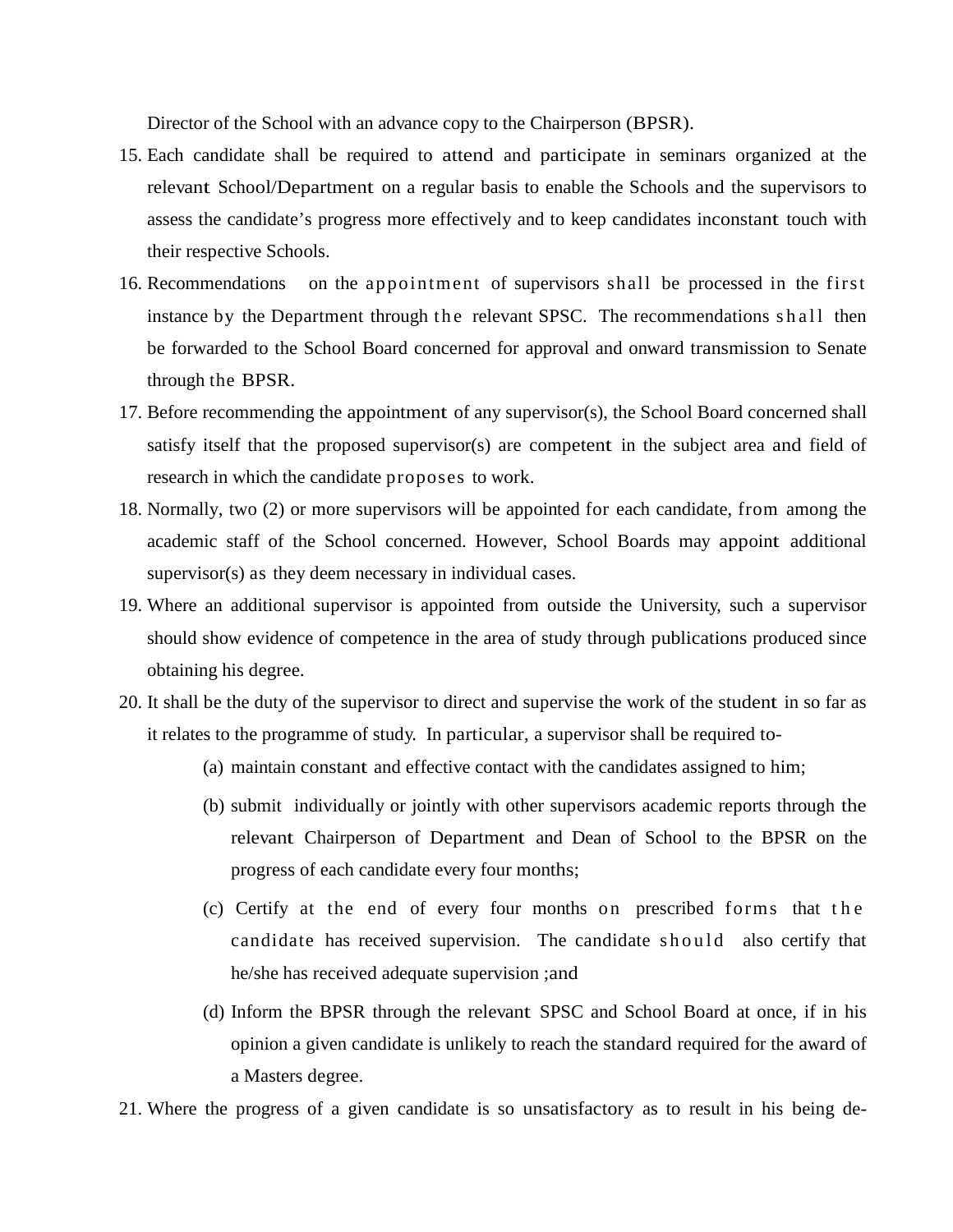registered, such a candidate shall be given a written warning by the Dean of the School to the effect that unless he shows signs of improvement within three months he would have to be deregistered. A recommendation for a de-registration shall be made to Senate through the BPSR after two consecutive negative reports after the warning.

#### **EXAMINATION OF CANDIDATES**

- 22. All coursework shall be examined at the end of the semester in which the course units were taken.
- 23. Candidates by course work and examination shall be examined in all the courses for which they have registered during the particular year of study.
- 24. Candidates by coursework, examination and thesis shall have the course work examined during the first year of study; while the second year of study shall be devoted to research, seminars, and the preparation of a thesis.
- 25. Assessment of course work during any year of study will (unless otherwise specified in the departmental regulations) consist of:-
	- (a) A written examination which shall constitute 70% of the total marks in each course; and
	- (b) Continuous coursework assessment based on essays, laboratory assignments and such other tests as the regulations of the School concerned may prescribe, constituting 30% of the overall end-year assessment.
- 26. The pass mark in all Schools shall be 50%. Candidates taking the first year examinations shall be required to pass in all the courses for which they are registered before they can proceed constituting 30% of the overall end-year assessment.<br>The pass mark in all Schools shall be 50%. Candidates taking the first year examinations shall<br>be required to pass in all the courses for which they are registered befor regulations approved by Senate.
- 27. The first year examinations results shall be processed through the Department and School Boards concerned and submitted to Senate for approval.

#### **SUBMISSION AND EXAMINATION OF THESIS**

- 28. A candidate shall give notice in writing with an abstract of the work to the Chairperson, Board of Postgraduate Studies and Research at least three months before the intended date of submission with copies to the Director and Chairperson of Department.
- 29. Every thesis submitted for examination shall be in six (6) copies in loose bound, and must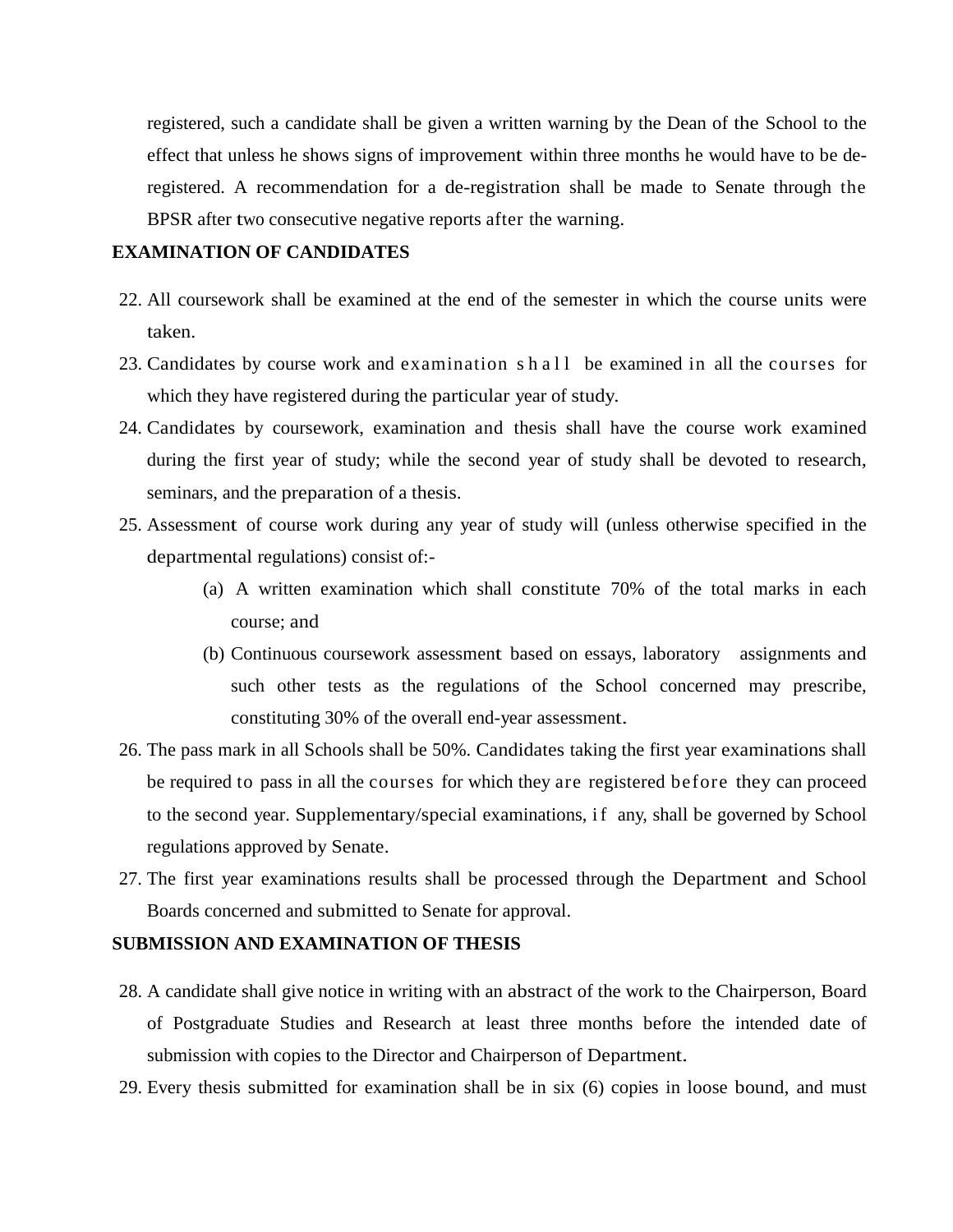include a declaration by the candidate confirming that the thesis has not been submitted for a degree in any other Institution, and that the contents of the thesis are the original work of the candidate. Every thesis shall bear the signature of the supervisor(s) indicating that the thesis has been submitted "with the knowledge of the supervisor(s)".The final version of the degree in any other Institution, and that the contents of the thesis are the original work of the candidate. Every thesis shall bear the signature of the supervisor(s) indicating that the thesis has been submitted "with th University.

- 30. A thesis submitted for the degree must be adequate in form and content. It must also include full bibliography of the materials used in its preparation whether published or otherwise, and it must also conform to the regulations for the submission of thesis of Dedan Kimathi University of Technology.
- 31. Senate shall, on the recommendation of the Board of the School concerned, appoint in respect of each candidate presenting a thesis, a Board of Examiners consisting of-
	- (a) Dean of the School/Chairperson of the concerned department as a member of the Board of Examiners;
	- (b) An external examiner;
	- (c) Two internal examiners one of whom must not have supervised the candidate,
	- (d) Two other persons competent in the discipline related to the candidate's area of research, at least one of whom should be external to the Department; and
	- (e) The Chairperson of Board of Postgraduate Studies and Research or a representative.
- 32. The external examiner and each of the internal examiners shall be required to submit within two (2) months an independent written assessment of the thesis directly to the Chairperson(BPSR) indicating:-
	- (a) whether or not the thesis is adequate in form and content;
	- (b) whether or not the thesis reflects an adequate understanding of the subject and in consequence;
	- (c) whether or not the degree should be awarded; and
	- (d) any correction to be made before award of the degree.
- 33. As soon as all the examiners' reports are received, the Chairperson (BPSR) shall convene a meeting of the Board of Examiners in consultation with the Dean of School concerned at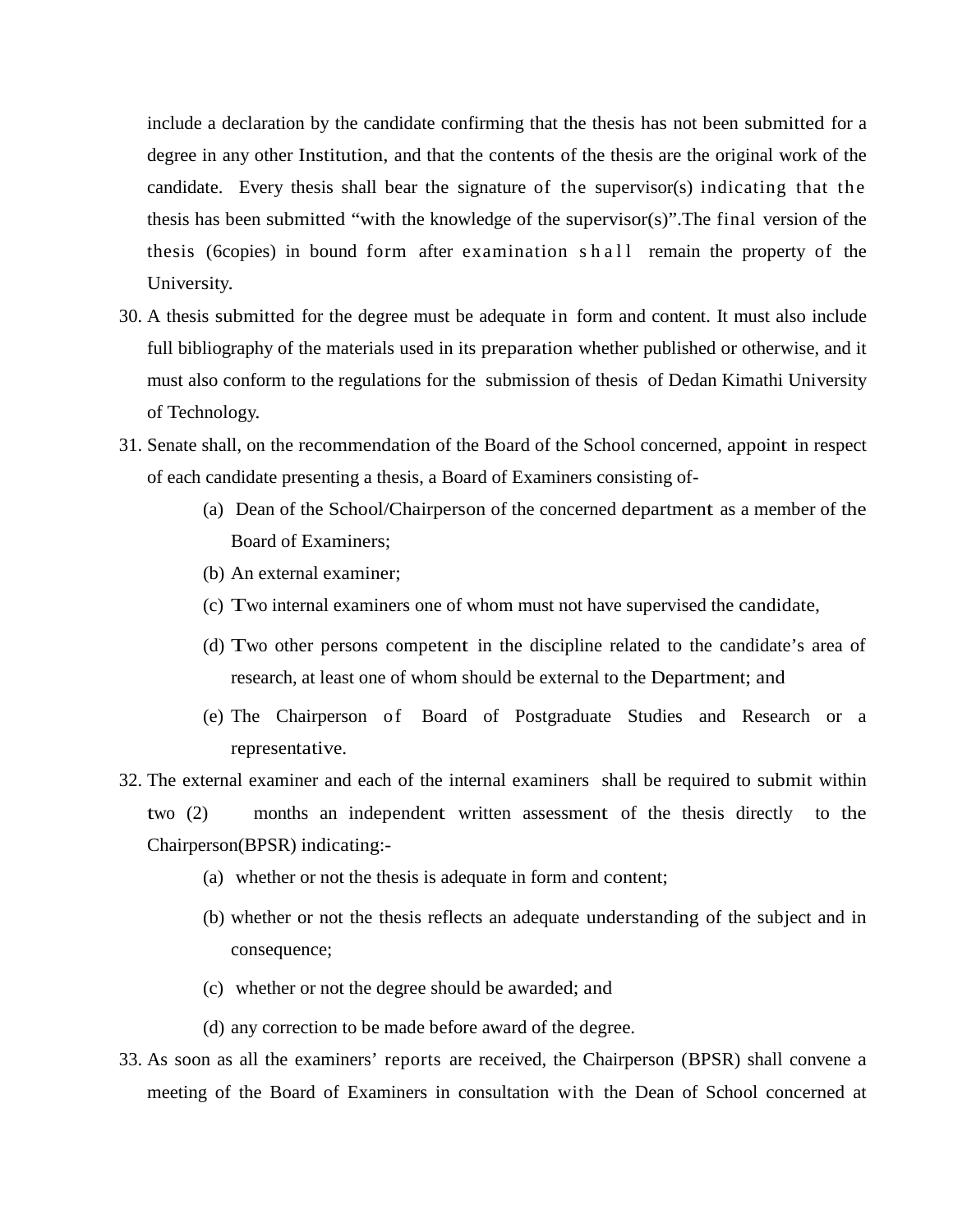which the examiners' recommendation and other academic matters arising from the thesis shall be considered. A consolidated report and appropriate recommendation shall be prepared for submission to Senate through the BPSR within two weeks.

- 34. Candidates shall be required to present themselves for oral examination and the Dean of School shall inform them of the time and place of the meeting of the Board of Examiners. Provisional results shall be released to the candidate after the meeting only where the recommendation of the Board of Examiners is unanimous.
- 35. Where the recommendation of the Board of Examiners is unanimous for or against the award of the degree, and where such unanimous recommendation is consistent in all respects with the reports of the external examiners, and the results of an oral examination, the Chairperson of the BPSR shall forward such recommendation to the Vice-Chancellor for approval on behalf of the Senate.
- 36. Where the recommendation of the Board of Examiners is not unanimous, the recommendation is not consistent in material respect with the matters referred to in regulation 30, it shall be referred to the full BPSR for an appropriate recommendation to Senate.
- 37. Senate may, on the advice of the Board of Examiners and the BPSR, invite a candidate tore submit a thesis. The period of re-submitting thesis shall be divided into three (3) months for minor corrections and six (6) months for major corrections and re-submission twelve (12) months.
- 38. A thesis accepted by the University and subsequently published in part or in whole and in whatever form, shall bear the inscription:-

**A Thesis Submitted in Partial/ Fulfillment for the award of the degree of {***insert name of the degree e.g.* **Master of Business Administration and Management}, in the {***insert name of the Department/Institute where registered e.g.* **Department of Business Administration}, Dedan Kimathi University of Technology.**

#### **UPGRADING OF REGISTRATION STATUS**

- 39. Any candidate who devises that his registration status be upgraded to the Doctor of Philosophy, shall, if he has pursued his approved programme of study or research for at least fifteen months, apply through the relevant SPSC and School Board to the BPSR for his registration to be upgraded without having first obtained the Masters degree.
- 40. Before recommending upgrading, the Board of the School to which an application to upgrade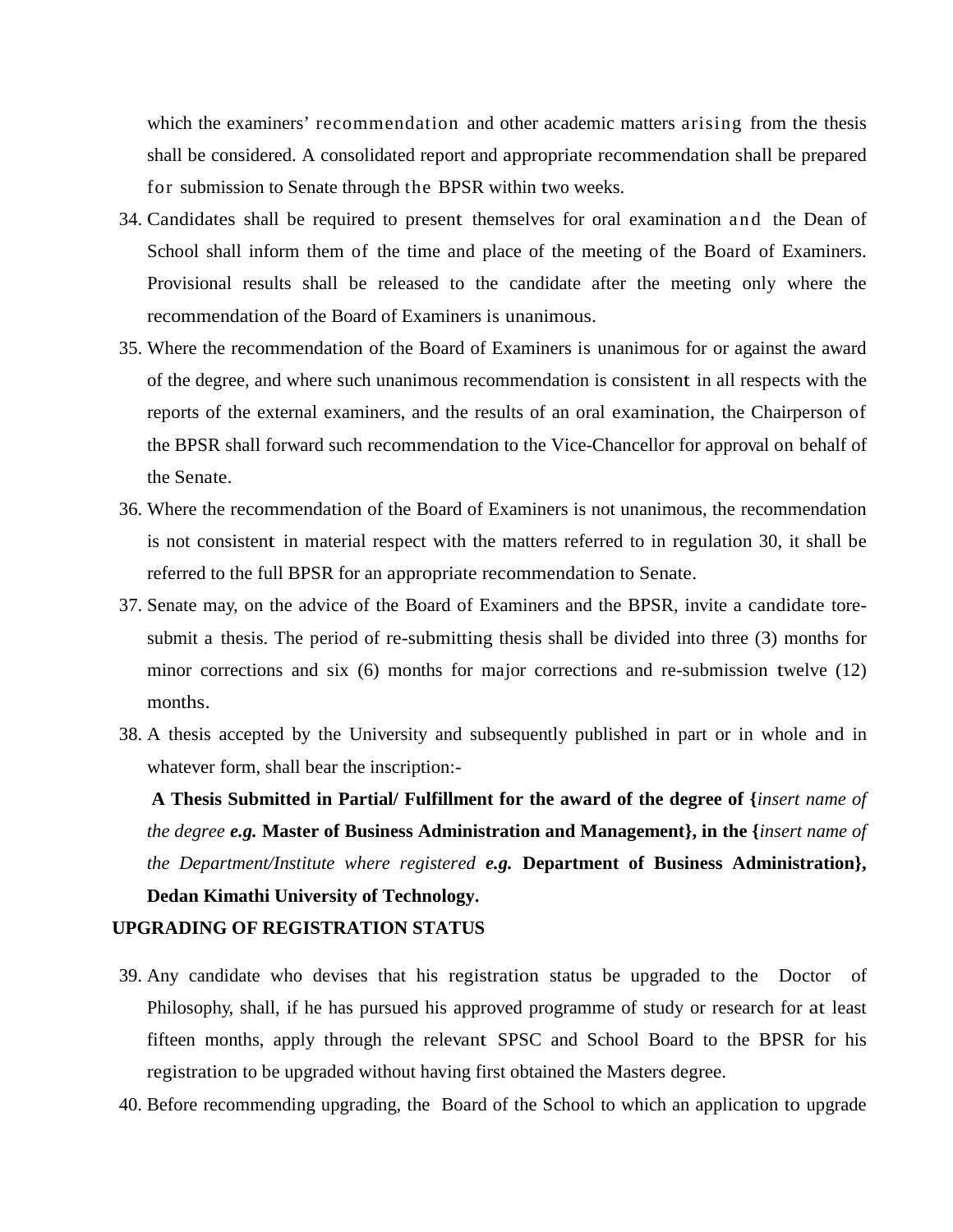registration status is submitted, shall be required to satisfy itself of the following matters-

- (a) that the candidate has received adequate instruction and or supervision and has shown exceptional progress in the Master's thesis work and that the work forms an adequate basis for a PhD thesis;
- (b) that a panel of competent persons constituted by the School Postgraduate Studies Committee for the purpose have examined the candidate orally and by written progress reports, and have satisfied themselves that the candidate's project can make a good PhD project; and
- (c) that facilities are available in the University or elsewhere for research in that field at the doctoral level.
- 41. If the BPSR has approved the evidence as sufficient to warrant upgrading of candidacy to the Doctor of Philosophy, it shall recommend to Senate that the candidate's registration status be upgraded.
- 42. If the registration of a candidate is upgraded, the period spent on the Masters shall count towards the PhD registration provided that the total registration period for such a candidate shall not be less than 36 months.

## **COMMON REGULATIONS FOR THE DEGREE OF DOCTOR OF PHILOSOPHY IN ALL SCHOOLS**

#### **ELIGIBILITYFOR REGISTRATION**

- 1. The following shall be eligible to apply for registration for the degree of Doctor of Philosophy in the University:-
	- (a) A holder of Masters degree from the Dedan Kimathi University of Technology;
	- (b) A holder of a Masters degree or equivalent academic qualifications of another recognized institution; or
	- upgraded.

(c) A candidate who is registered for MSc. and whose registration has been<br>upgraded.<br>In either case the applicant should be able to produce evidence, to the satisfaction<br>of Senate, of his capacity to carry out original res In either case the applicant should be able to produce evidence, to the satisfaction

2. Subject to the approval of Senate, Schools may formulate regulations requiring applicants to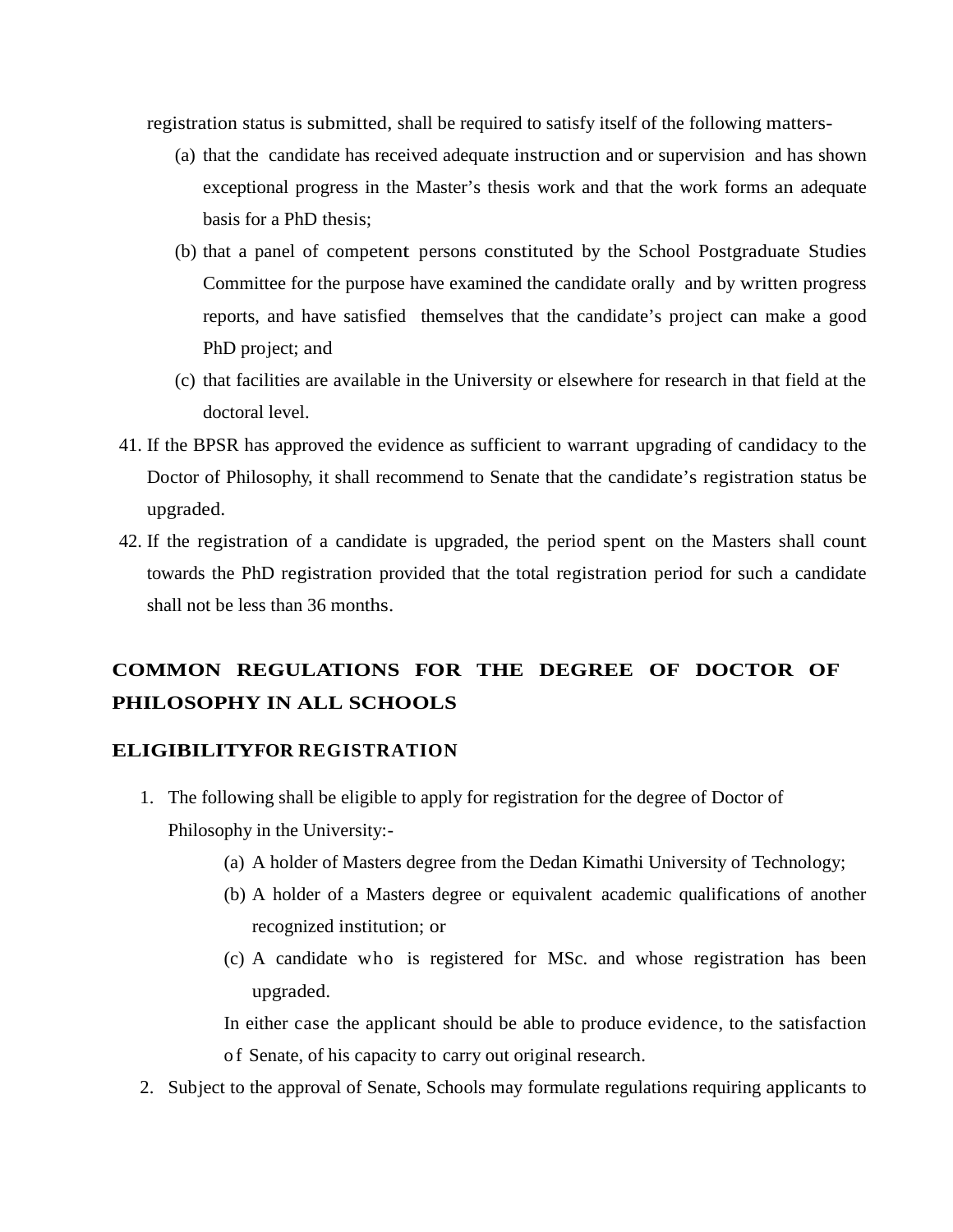have obtained such academic or equivalent qualifications as are considered necessary for registration within the academic area of interest of the School and may require applicants to submit to such tests or interviews as the School regulations permit.

#### **SUBMISSION AND PROCESSING OF APPLICATIONS**

- 3. Applications shall be submitted to the School of Graduate Studies and Research on the prescribed forms.
- 4. In submitting an application, an intending candidate shall submit for approval of the School Board concerned and the Senate, a study or research proposal not exceeding twenty (20) (double spaced) typed pages excluding bibliography and appendices and the place at which he intends to carry out the study or research.
- 5. All applications for registration shall be processed in the first instance through the relevant<br>School Board of Postgraduate Studies and Research Committee (SPSC) in consultation with<br>the Department in which registratio School Board of Postgraduate Studies and Research Committee (SPSC) in consultation with the Department in which registration is sought. The SPSC shall then forward all such onward transmission to the Board of Postgraduate Studies and Research and Research.
- 6. Before recommending a candidate for registration, the School concerned shall satisfy itself that-
	- (a) The proposed field of study is academically sound and can successfully be pursued under the supervision of the Dedan Kimathi University of Technology;
	- (b) there exists adequate opportunities for consulting his supervisor(s); and that
	- (c) There exist adequate academic facilities and resources for effective research.

## **FORM AND DURATION OF REGISTRATION**

- 7. A candidate registered for the Degree of Doctor of Philosophy shall carry out a programme of original study or research over a minimum period of twenty four (24) months after the date of registration or after completion of any required coursework and examination and shall submit a thesis based on the study of research done. Provided that for part-time candidates the minimum period shall be thirty six (36) months.
- 8. No candidate for the degree of Doctor of Philosophy shall be registered as a full-time student for more than forty-eight (48) months or as a part-time student for more than seventy-two (72) months without submitting his thesis, except by permission of Senate.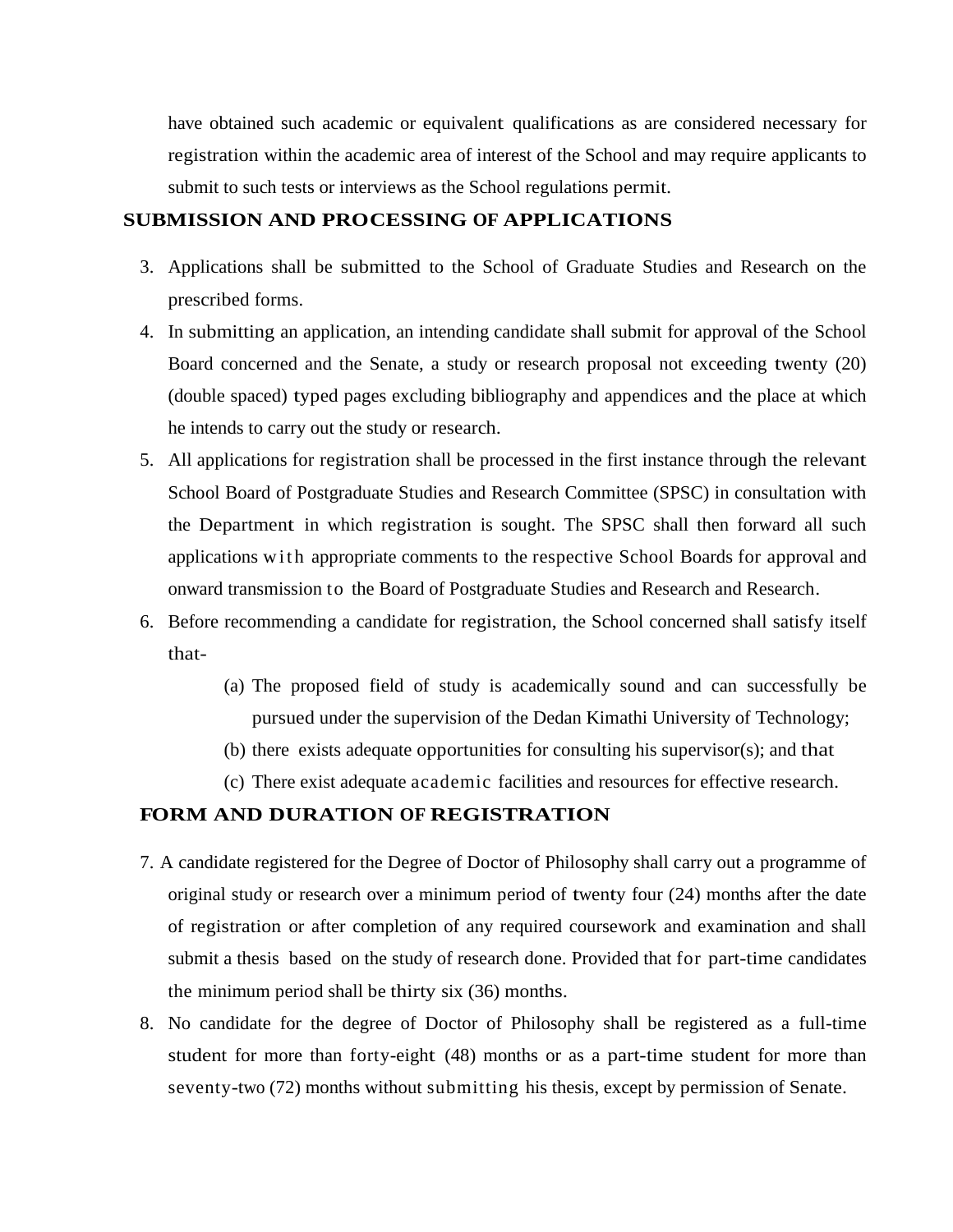- 9. Subject to the approval of the Senate, Schools may require the candidate to attend such a course or courses in the candidate's academic area of study or to endow the candidate with specialized skills or knowledge to assist him in his study or research. Performance in courses offered may be assessed.
- 10. On the recommendation of the School Board concerned and within the first two years from the time of registration, the Senate may permit a candidate to change his registration status from a part-time student or vice versa once only, in which case regulation 8 above shall apply to such a candidate as initially been admitted to the status he now seeks.

#### **CONDUCT OF STUDIES AND SUPERVISION**

- 11. A candidate registered in accordance with these regulations shall be required to pursue his programme of study under the supervision of academic staff appointed in that capacitybySenateontherecommendationoftheSchoolBoardconcernedandthe Board of Postgraduate Studies and Research and Research.
- 12. Candidates shall be required to consult their supervisor(s) or co-supervisors at least once every month and to submit a written progress report every four months to the Dean of the School through the supervisor(s) and Chairperson of the Department with a copy to the Chairperson, BPSR.
- 13. Each candidate shall be required to attend and participate in seminars organized at the relevant School/Department on a regular basis to enable the Schools and the supervisors to assess the candidate's progress more effectively and to keep candidates in constant touch with the irrespective Schools.
- 14. Recommendations on the appointment of supervisors shall be processed in the first instance by Departments through the School Postgraduate Studies Committee. The recommendation shall then be forwarded to the School Board for approval and onward transmission to Senate through the Board of Postgraduate Studies and Research and Research.
- 15. Before recommending the appointment of any supervisor, the School Board shall satisfy itself that the proposed supervisor is competent in the subject area and field of research in which the candidate proposes to work.
- 16. Where a supervisor is appointed from outside the University, such a supervisor should show evidence of competence in the area of study through publications produced since obtaining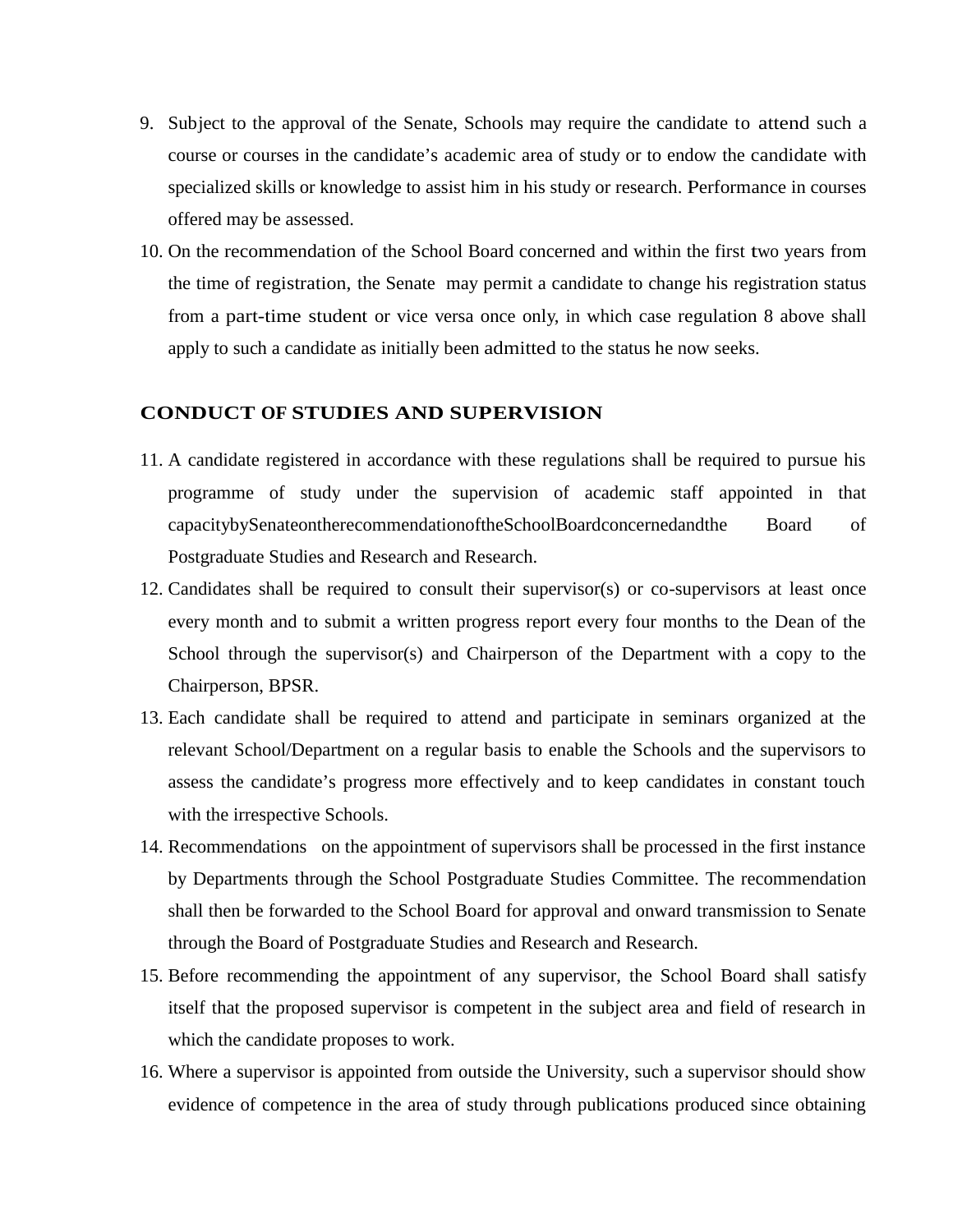his higher degree, as indicated in a curriculum vitae. Such evidence should be requested only once from the respective external supervisors.

- 17. Normally, two supervisors will be appointed for each candidate, one of whom must be among the academic staff in the Department. However, School Boards may appoint additional supervisor(s) as they may deem necessary in individual cases.
- 18. It shall be the duty of each of the supervisors to direct and supervise the work of the student in so far as it relates to the programme of study. In particular, a supervisor shall be required to-
	- (a) maintain constant and effective contact with candidate(s) assigned to him;
	- (b) submit individually or jointly with other supervisor(s) academic reports through<br>the Chairperson of Department and the Director of the School to the Chairperson<br>BPSR on the progress of each candidate every four months; the Chairperson of Department and the Director of the School to the Chairperson BPSR on the progress of each candidate every four months;
	- candidate has received supervision. The candidate should also certify that he has received adequate supervision ;and
	- (d) Inform the BPSR through the relevant SPSC and School Board at once, if in his opinion a given candidate is unlikely to reach the standard required for the award of a PhD degree.
- 19. Where the performance of a candidate is considered unsatisfactory as shown by Either;
	- (a) Failure to consult the supervisor as required under Regulation 12;or
	- (b) The receipt of an unsatisfactory report from the supervisor(s) under Regulation 18(d) then the candidate shall be given a written warning by the Director, copied to the Chairperson Board of Postgraduate Studies to the effect that, unless he shows signs of improvement within three months, he would be considered for deregistration. Are commendation for de-registration shall be made to the Senate through the BPSR only after receipt of two consecutive negative reports following the warning.

#### **SUBMISSION OF THE THESIS AND EXAMINATION OF THE CANDIDATE**

20. At least three months before a thesis is submitted, a candidate shall give notice in writing to the Chairperson of the BPSR with copies to the Dean of the School and Chairperson of the Department and an abstract outlining the general scope of work.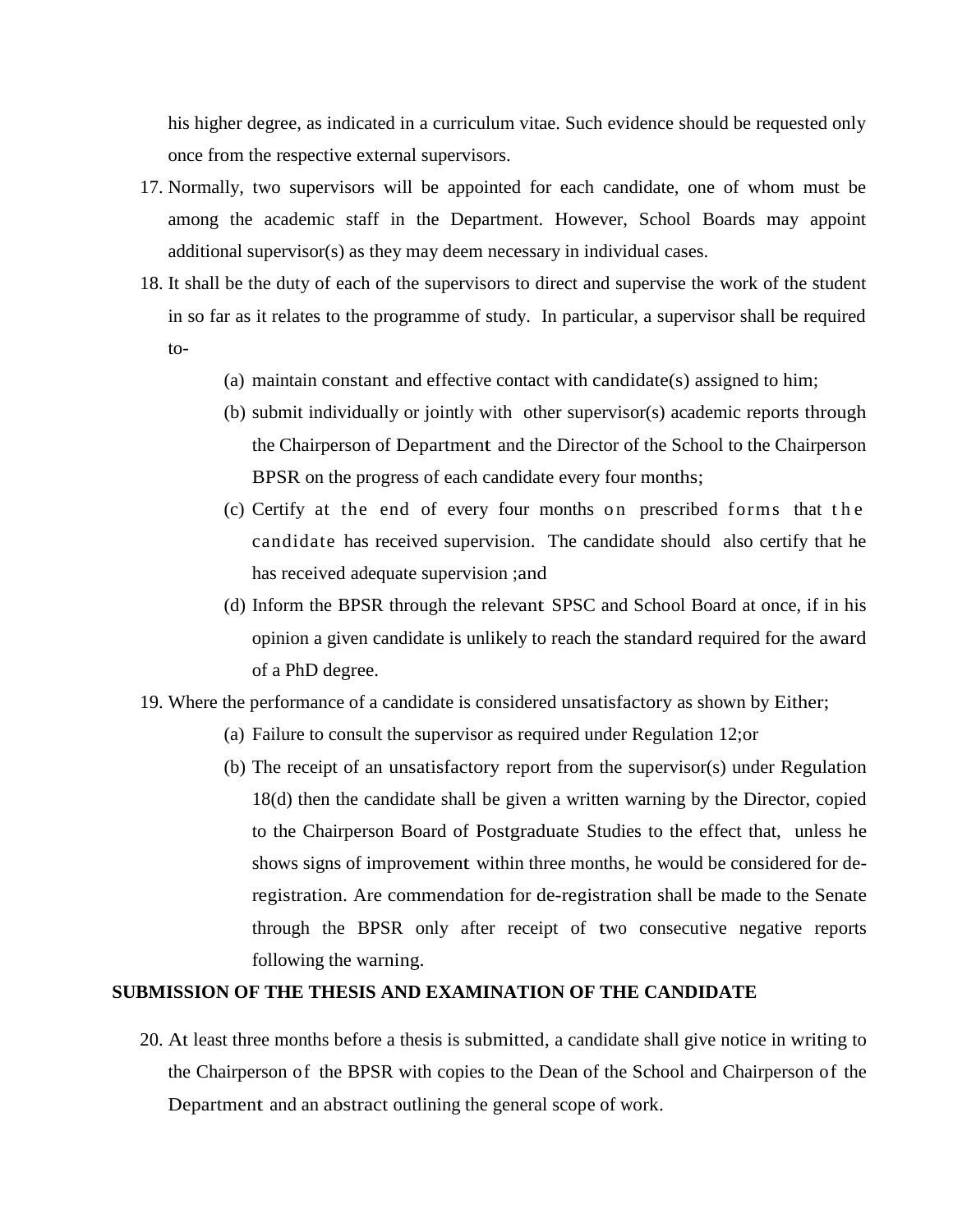- 21. Every thesis submitted for examination shall be in six(6) copies and in loose binding form, and must include a declaration by the candidate confirming that the thesis has not been submitted for a degree in any other institution of higher learning and that the contents of<br>the thesis are the original work of the candidate. Every thesis shall bear the signature of the<br>supervisor(s) indicating that the the thesis are the original work of the candidate. Every thesis shall bear the signature of the supervisor(s) indicating that the thesis has been submitted with his knowledge.
- the degree must be in bound form. All six copies shall remain the property of the Dedan Kimathi University of Technology.
- 23. A thesis submitted for the degree of Doctor of Philosophy must make a distinct contribution to the knowledge and show understanding of the subject and display originality of thought. It must also include a complete bibliography or references to the materials used in its preparation, whether published or otherwise; and it must also conform to the regulations for the submission of thesis of the Dedan Kimathi University of Technology.
- 24. Senate shall, on the recommendation of the Board of the School concerned, appoint in respect of each candidate presenting a thesis, a Board of Examiners consisting of-
	- (a) Dean of the School;
	- (b) An External Examiner;
	- (c) Two internal examiners one of whom must not have supervised the candidate; and
	- (d) Two other persons competent in the discipline related to the candidate's area of research, at least one of whom should be external to the Department; and
	- (e) The Chairperson of Postgraduate Studies or a representative.
- 25. The External Examiner and the Internal Examiners shall each be required to submit to BPSR within two months of submission of the thesis, an independent written assessment of the thesis indicating:-
	- (a) whether or not the thesis is adequate in form and content;
	- (b) whether or not the thesis reflects an adequate understanding of the subject and displays original thought;
	- (c) whether or not the degree should be awarded;
	- (d) any corrections to be made before the award of the degree; and